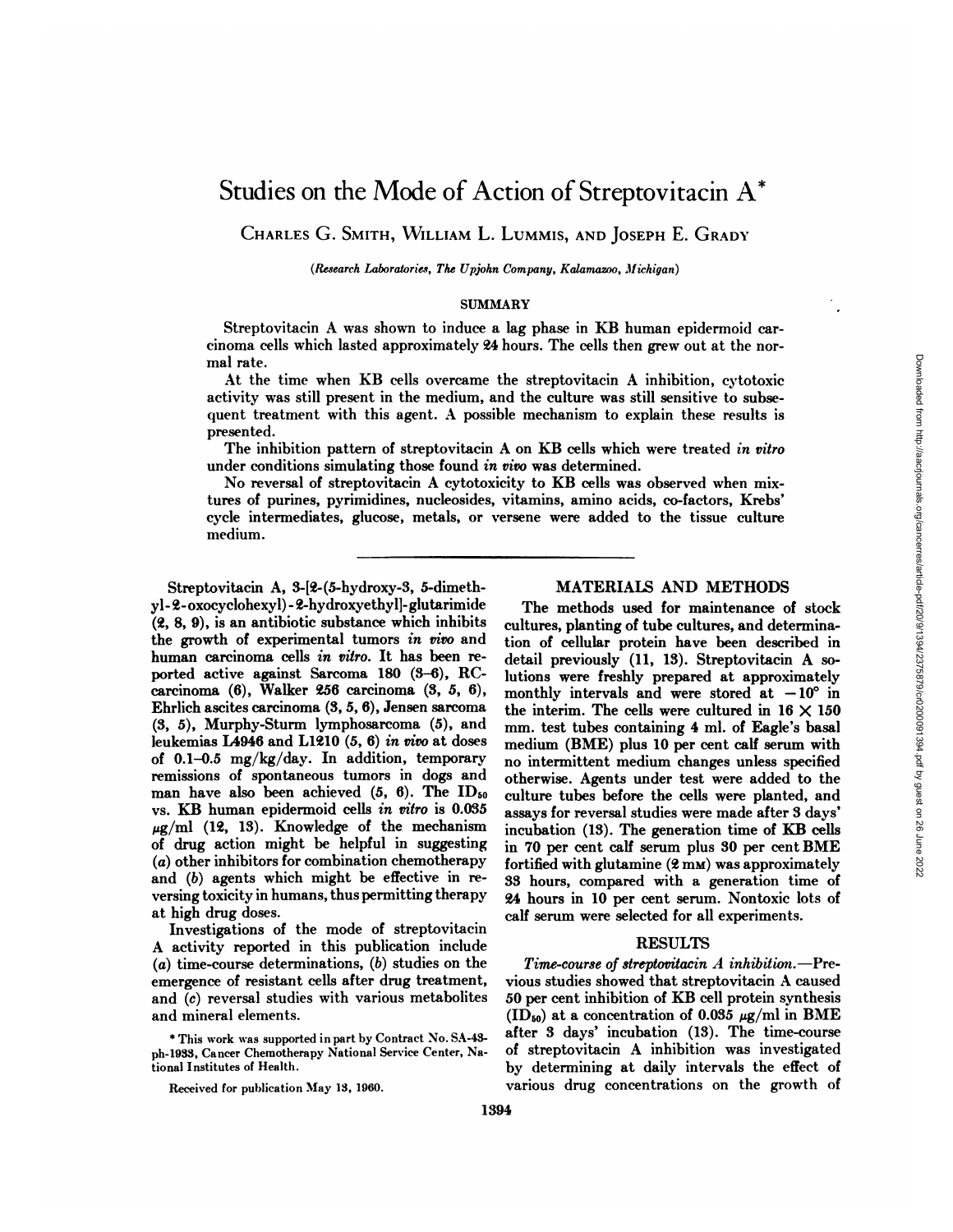KB cells, and the results are presented in Chart 1. These data show that maximum cytotoxicity was manifest between 0 and 48 hours, after which the cells usually began to grow. Although this inhibition pattern was repeated in several experi ments, the drug occasionally showed little cy totoxicity between 0 and 24 hours, followed by marked inhibition between 24 and 48 hours, after which the cells grew out at the normal rate. The per cent inhibition observed at 48 hours and thereafter was the same, however, regardless of the initial pattern of inhibition.

The data in Chart 1 show that streptovitacin A can completely inhibit cell multiplication when in contact with KB cells over a 3-day period at a concentration of 0.64  $\mu$ g/ml. If a quantitative correlation exists between the inhibition of growing human tumor cells in vitro and in vivo, useful



CHART 1.-Time-course of streptovitacin inhibition of KB cells.

information on effective blood levels in humans under therapy with streptovitacin A can be ob tained from tissue culture studies. To this end, the conditions under which the tumor cells were cultured were modified to more closely approxi mate conditions found in vivo. Thus, the serum concentration was increased from 10 to 70 per cent, and streptovitacin A was allowed to remain in contact with the cells for 1 day rather than 24 hours' inhibition by 0.06  $\mu$ g/ml of streptovi-3. Following removal of drug by washing in BME plus 70 per cent calf serum, the cells were in cubated in the presence of fresh medium for an

additional 3 days' growth. The results of this ex periment are presented in Table 1.

Almost identical results were obtained when the cell count was determined in addition to protein content. It should be pointed out that KB began to grow out from drug control at 0.16  $\mu$ g ml, even when the agent remained in contact with the cells over the entire incubation period. When treated with  $0.64 \mu g/ml$  for only 24 hours, KB cells partially recovered from drug inhibition and grew out to a lower population than that found in control tubes. These data show that somewhat higher concentrations of streptovitacin A are re-

### TABLE 1

### EFFECT OF STREPTOVITACIN A ON KB CELLS DURING LOXG- AXD SHORT-TERM EXPOSURE

| EXPOSURE TO DRUG*          | PER CENT INHIBITION OF GROWTHT |     |     |    |
|----------------------------|--------------------------------|-----|-----|----|
|                            | Day 1                          | 2   | 3   |    |
| Long-term:                 |                                |     |     |    |
| $0.04 \mu g/ml$            | 15                             | 66  | 63  | 51 |
| 0.16                       | 25                             | 83  | 106 | 87 |
| $\boldsymbol{\mu}$<br>0.64 | 45                             | 107 | 106 | 95 |
| Short-term:                |                                |     |     |    |
| и<br>0.04                  | 15                             | 60  | 41  | 41 |
| $\boldsymbol{\mu}$<br>0.16 | 25                             | 67  | 57  | 70 |
| $\boldsymbol{\mu}$<br>0.64 | 45                             | 70  | 65  | 83 |

\*Long-term exposure means that the drug was allowed to remain in contact with the cells over the entire incubation pe riod. In the short-term treatment, the agent remained in con tact with the cells for only 1 day as described in text. Duplicate tubes were assayed daily. Cells were grown in BME plus 70 per cent calf serum.

t Calculated as follows:

Per cent inhibition =

Final protein in control — final protein in experimental  $\times 100$ :  $Final$  protein in control  $-$  initial protein in control

Values greater than 100 per cent indicate complete inhibition of growth plus lysis of the inoculum.

quired to suppress completely the growth of mam malian cells when treated under simulated in *vivo conditions than are required under the usual* tissue culture assay conditions (13). Peak strep tovitacin A levels of 0.4-1.0  $\mu$ g/ml, observed in the blood of humans under streptovitacin A treat ment (8), might therefore be expected to exert marked carcinostatic effects but probably not true carcinolytic activity. This actually seems to be the case in clinical practice (5, 14).

*Resistance of KB ceils to streptovitacin A.—The* sensitivity of KB cells which had grown out after tacin A was investigated by renewing the culture medium on day 2  $(T_2)$  with fresh BME (10 per cent serum) containing the same level of strepto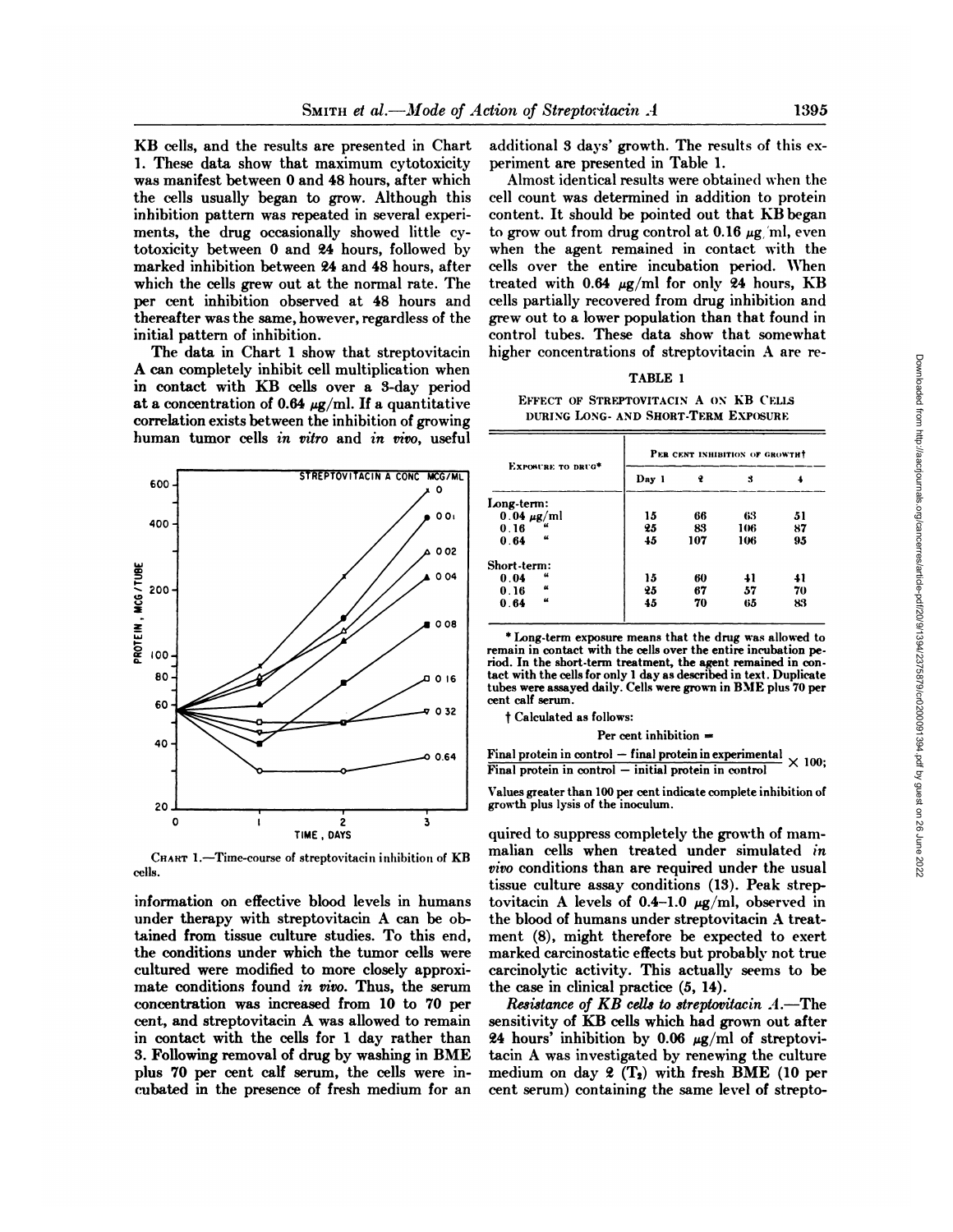vitacin A. Cells which had previously grown out of streptovitacin A control were still sensitive to a second treatment with the drug which caused 55 per cent inhibition of growth of previously treated cells and 52 per cent inhibition of untreated cultures. When an additional 0.06  $\mu$ g/ml of the agent was added on  $T<sub>2</sub>$  without concomitant me-

## TABLE 2

### COMPOUNDS WHICH WERE UNABLE TO REVERSE THE CYTOTOXICITY OF STREPTOVITACIN A TOKB CELLS

| Compounds*                                                                                                                                                                                                                                                                                                                  | Concentration<br>range (µg/ml)                                   |  |
|-----------------------------------------------------------------------------------------------------------------------------------------------------------------------------------------------------------------------------------------------------------------------------------------------------------------------------|------------------------------------------------------------------|--|
| 1. Nucleic acid derivatives:<br>a) Adenine, guanine, cytosine, uracil and<br>thymine<br>b) Adenosine, guanosine, cytidine and uri-<br>dine<br>c) Deoxyadenosine, deoxyguanosine, de-<br>oxycytidine and thymidine                                                                                                           | $5 - 50$<br>5-250<br>$5 - 250$                                   |  |
| 2. Amino acid mixtures:<br>a) Eagle's amino acid mixture<br>b) L-glutamine/glutathione<br>c) $L$ -glutamine<br>d) L-methionine, choline, L-serine and gly-<br>cine<br>$e$ ) <i>L</i> -threonine, <i>L</i> -aspartic acid, <i>L-8</i> -ala-<br>nine, L-a-alanine and L-proline<br>f) p-glucose/ <i>L</i> -serine $+$ glycine | $6X$ and $11Xt$<br>1500/50<br>500-2500<br>100<br>100<br>7000/200 |  |
| 3. Vitamin mixtures:<br>a) Eagle's vitamine mixture<br>b) DPN, ATP, CoA and FMN                                                                                                                                                                                                                                             | $6X$ and $11Xt$<br>5-50                                          |  |
| 4. Salts:<br>a) $CaCl2·2H2O$<br>b) $CoCl3·6H2O$<br>c) $CuSO_4 \tcdot \tdelta H_2O$<br>$d)$ FeSO. 7H <sub>2</sub> O<br>$e)$ MgCl <sub>1</sub> .6H <sub>1</sub> O<br>$f)$ MnCl <sub>1</sub> .4H <sub>1</sub> O<br>$g)$ ZnCl <sub>2</sub>                                                                                      | 100<br>0.1<br>0.1<br>100<br>100<br>2<br>10                       |  |
| 5. Miscellaneous:<br>a) Versene<br>b) Glucose/citric, succinic, DL-malic and<br>fumaric acids                                                                                                                                                                                                                               | 100<br>4000/300                                                  |  |

\* Added to BME plus 10 per cent calf serum. Streptovitacin A present at 0.04-0.12 µg/ml. Inhibition determined after 72 hours, with duplicate tubes/test. Reversing agents tested in various combinations over the dosage ranges indicated.

Concentrations used were 6- and 11-fold greater than normally present in BME.

dium change, the inhibition pattern which followed was essentially the same as that observed when the entire medium was renewed. Greater inhibition was sometimes observed when streptovitacin A was added to an untreated culture in fresh BME than when the drug was added directly to the medium in which the cells were growing. When higher concentrations of streptovitacin A were added on  $T_2$  or  $T_3$  (0.16-0.64  $\mu$ g/ml) to cultures which had grown out of drug control, complete inhibition and lysis were observed, again showing that the cells were still sensitive.

Concentration hibition, active drug appeared to be present in  $_{5-50}$  resistance, it appeared possible that cellular out-5-250 which accumulated in the cells during inhibition.  $6 \times$  and  $11 \times$ f A (0.05  $\mu$ g/ml), and the resulting cells were soni- $1500/50$   $\alpha$  (0.00  $\mu$ g/mi), and the resulting cens were some-<br> $500-2500$  cated (10 KC for 5 minutes) after washing with 7000/200 marked difference in activity was observed which  $6 \times$  and  $11 \times 1$  Although no evidence for reversal was obtained, *Effect of KB extracts on streptovitacin A cytotoxicity.—When BME plus 10 per cent calf serum,* which was harvested from the streptovitacintreated cultures on  $T_1$ , was transferred to a control culture which was not previously treated, the latter was inhibited to a degree approximating that seen with fresh drug. Thus, although KB cells were able to grow out from the control of streptovitacin A after 24 hours of complete in the culture medium. Since active drug was present and the culture had not developed any marked growth was due to the presence of a reversing agent To test this hypothesis, the culture was grown for 2 days in BME with 10 per cent calf serum in the presence and absence of streptovitacin saline. When  $400 \mu$ g. of extracted KB protein were added per ml. of growth medium and the cytotoxicity of streptovitacin A determined, no could be correlated with previous drug exposure. the postulated reversing agent may not be freely diffusible.

> *Reversal studies with various metabolites.—The* effects of several nucleic acid metabolites, amino acid and vitamin mixtures, inorganic salts, and Krebs' cycle acids on the inhibition of KB cells by streptovitacin A were investigated. The metab olites were studied in combination to decrease the number of runs necessary to investigate several materials at multiple doses, and the results are presented in Table 2. It is interesting that none of the agents tested was able to reverse significant ly the cytotoxicity of streptovitacin A under the conditions of these experiments. Although the concentrations used were limited by the most toxic member of the group, most of the metabolites were tested over a 5-50-fold concentration range.

> Recently, several metal ions were reported to reverse the toxicity of cycloheximide to yeast (1). Since cycloheximide is cytotoxic to KB cells in culture (12, 13) and streptovitacin A is 4 hydroxycycloheximide (10), it seemed entirely pos sible that metals might also reverse the activity of this agent vs. mammalian cells. The data in Table 2 show that neither the metals which were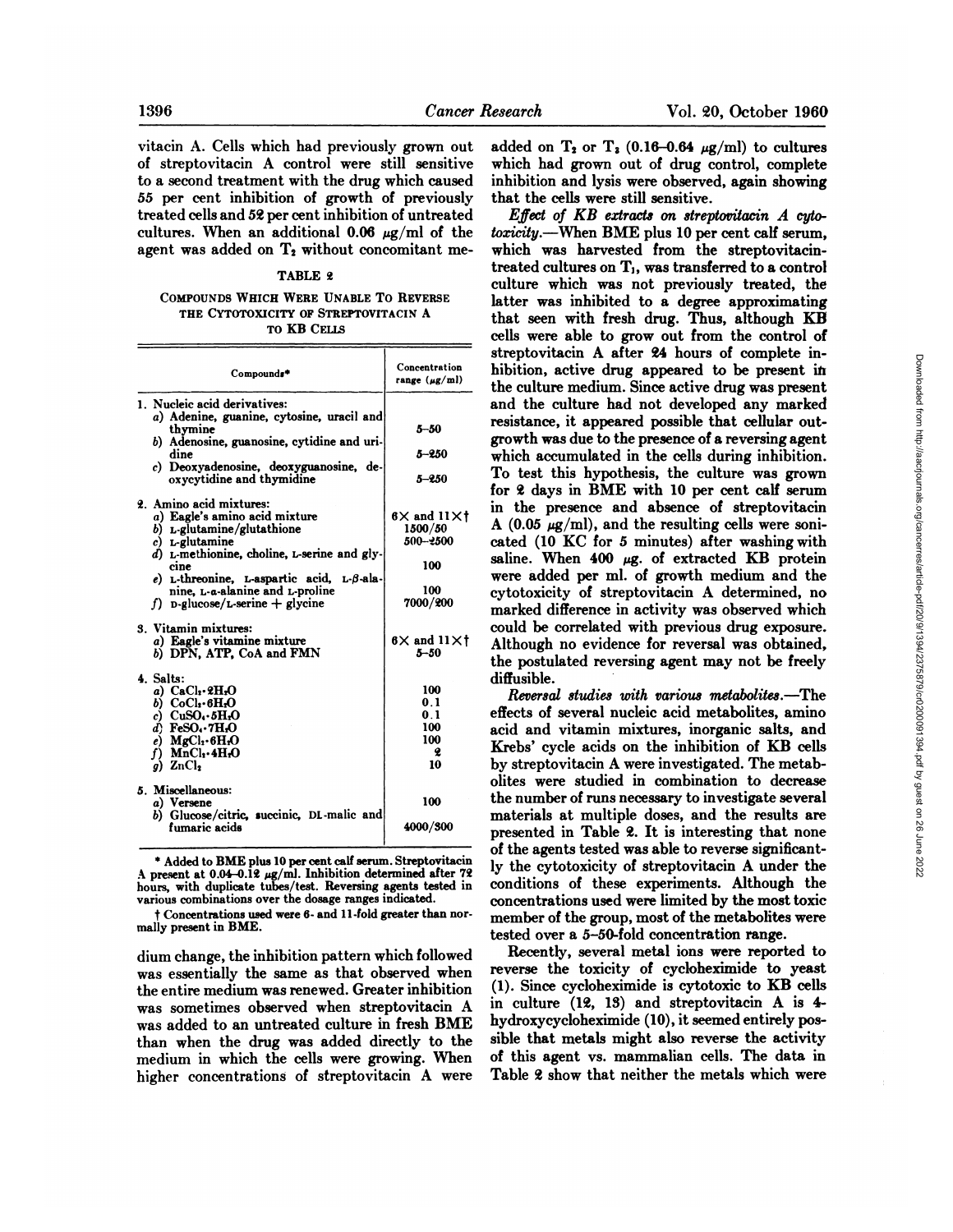investigated nor versene affected the cytotoxicity of this agent to KB cells in vitro. In the same experiment it was found that the metals shown in Table 2 did not reverse the toxicity of cycloheximide to KB cells either. These data suggest that streptovitacin A and cycloheximide may in hibit mammalian cells by a mechanism which is different from the inhibition of fungi by cyclohexi mide, although permeability factors and medium participation may be involved.

### DISCUSSION

In KB carcinoma cells, streptovitacin A induced a lag phase which lasted approximately 24 hours, after which the cells grew out at a rate comparable to untreated cultures. Cells which had outgrown the control of streptovitacin A were fully sensitive to a second application of drug, indicating that selection of resistant stains was not the mechanism of outgrowth. Cytotoxic activity was present in the medium at the time when the cells overcame the inhibition. These data suggest that resting KB carcinoma cells, under the influence of strepto vitacin A, accumulate a metabolite which reverses drug toxicity. In such a system, the cells would be expected to grow out when the ratio of reversing agent to streptovitacin A was just sufficient to allow multiplication. A second addition of drug would be expected to induce another period of inhibition, since excess reversing agent would prob ably not be present. These postulates fit the experimental facts. When the fluids from treated cells which have just begun their outgrowth were transferred to fresh KB cells, the latter were inhibited to approximately the same degree as was found with fresh drug. This observation can also be explained under the above hypothesis, if one postulates that the concentration of revers ing agent is low in untreated cells.

Combinations of normal metabolites represent ing a variety of metabolic pathways were unable to reverse the cytotoxicity of streptovitacin A to KB cells under the conditions used in these laboratories. In most of the reversal studies, the metabolites under investigation were added at both nontoxic and toxic levels to insure that the compound was tested at maximum dose. When testing a mixture, the dose is limited by the most toxic drug present, and possibly some of the agents may have influenced the cytotoxicity of strepto vitacin A if tested singly at higher dosage. It should be pointed out, however, that all metab olites (except metals) were tested at concentrations at least 100 times greater (by weight) than that of streptovitacin A,without showing significant re

duction in cytotoxicity. It appears from this inves tigation that streptovitacin A must join the ranks of other antibiotics as a compound whose mecha nism of action can be unmasked only through much laborious investigation. J. S. Evans et al. (3) have investigated the effects of various vita mins and amino acids on the cytotoxicity of strep tovitacin A to experimental tumors in vivo. They too observed no reversal of tumor inhibition by any of the metabolites tested.

These studies have shown that streptovitacin A is less inhibitory to mammalian cells when it is removed from their environment after 24 hours than when it remains in contact for several days. If one determines the effect of an antitumor agent or combination of agents on the growth of tumor cells in culture under conditions which simulate those found in  $vivo-e.g.,$  drug concentration = human blood level, drug removed after short contact time and cells incubated in fresh The interest of the method in the entries<br>interest the strength of the strength of the space and the space of the<br>strength or combination of a space term of the strength or combination of a<br>gradit or several days. If one concentration in medium  $= 50-75$  per cent, data which can be translated to the inhibition of tumors *in vivo may be obtained. Thus, with streptovitacin* A, our data predict cytostatic rather than cytocidal effects in humans, since the drug did not kill KB cells at levels comparable to those found in the blood of patients under therapy (8). Previous studies have shown a good correlation with the streptovitacin family between antitumor activity against KB cells in vitro and Walker 256 carcinoma in rats (13). Further studies with drug combina tions will be carried out in an effort to predict carcinolytic activity in vivo with tissue culture methods.

### ACKNOWLEDGMENTS

The authors acknowledge the competent technical assist ance of Mr. H. G. Johnson, Mrs. M. N. Hall, and Mrs. A. R. Krivis.

#### REFERENCES

- 1. BLUMAUEROVA, M., and STARKA, J. Reversal of Antibiotic Action of Cycloheximide (Acti-dione) by Bivalent Metal Ions. Nature, 183:261, 1959.
- 2. EBLE, T. E.; BERGY, M. E.; LARGE, C. M.; HERR, R. R.; and JACKSON, W. G. Isolation, Purification and Properties of Streptovitacins A and B. Antibiotics Ann., pp. 555-59, 1958-1959.
- 8. EVANS,J. S.; MENGEL,G.; CERU,J.; and JOHNSTON,R. Biologic Studies on Streptovitacin A, A New Antitumor Agent. Antibiotics Ann., pp. 565-71, 1958-1959.
- 4. FIELD,J.B.;CosTA,F.;and BORYOZKA, A. Origin of a New Antitumor Agent, Streptovitacin. Antibiotics Ann., pp. 547-50, 1958-1959.
- 5. FIELD, J. B.; DOLENDO, E.; and MIRELES, A. Preliminary Canine and Clinical Evaluation of a New Antitumor Agent Streptovitacin A. Clin. Research, 8:134, 1960.
- 6. FIELD, J. B.; MIRELES, A.; DOLENDO, E. C.; COSTA, F.; BORYCZKA, A.; PACHL, H.; BASCOY, L.; CANO, L.; and